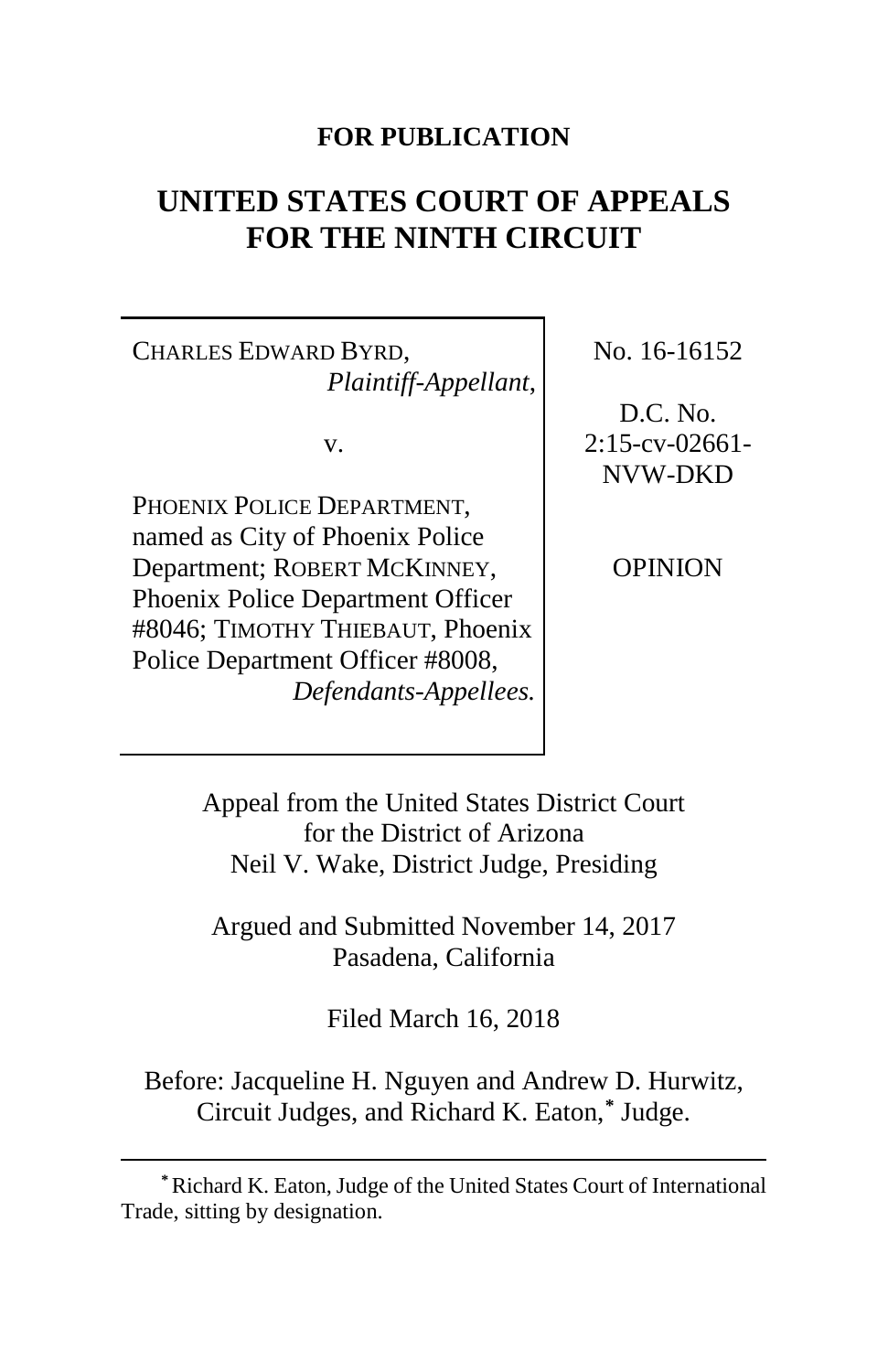Per Curiam Opinion; Concurrence by Judge Eaton

# **SUMMARY[\\*\\*](#page-1-0)**

# **Prisoner Civil Rights**

The panel reversed the district court's sua sponte dismissal of a complaint seeking damages under 42 U.S.C. § 1983 for alleged violations of plaintiff's constitutional rights by Phoenix police officers during a traffic stop.

The panel disagreed with the district court that the allegation that the officers "beat the crap out of" plaintiff was too vague and conclusory to support a legally cognizable claim. The panel held that plaintiff's use of a colloquial, shorthand phrase made plain that he was alleging that the officers' use of force was unreasonably excessive; this conclusion was reinforced by his allegations about the resulting injuries.

The panel held that plaintiff's § 1983 claims alleging Fourth Amendment and due process violations were not barred by *Heck v. Humphrey*, 512 U.S. 477 (1994), which held that § 1983 claims are not cognizable if a judgment in favor of the plaintiff would necessarily imply the invalidity of his conviction or sentence. The panel noted that plaintiff pleaded guilty to conspiracy to commit possession of a dangerous drug for sale, that no evidence was produced against him at his plea hearing, and that he alleged no facts

<span id="page-1-0"></span>**<sup>\*\*</sup>** This summary constitutes no part of the opinion of the court. It has been prepared by court staff for the convenience of the reader.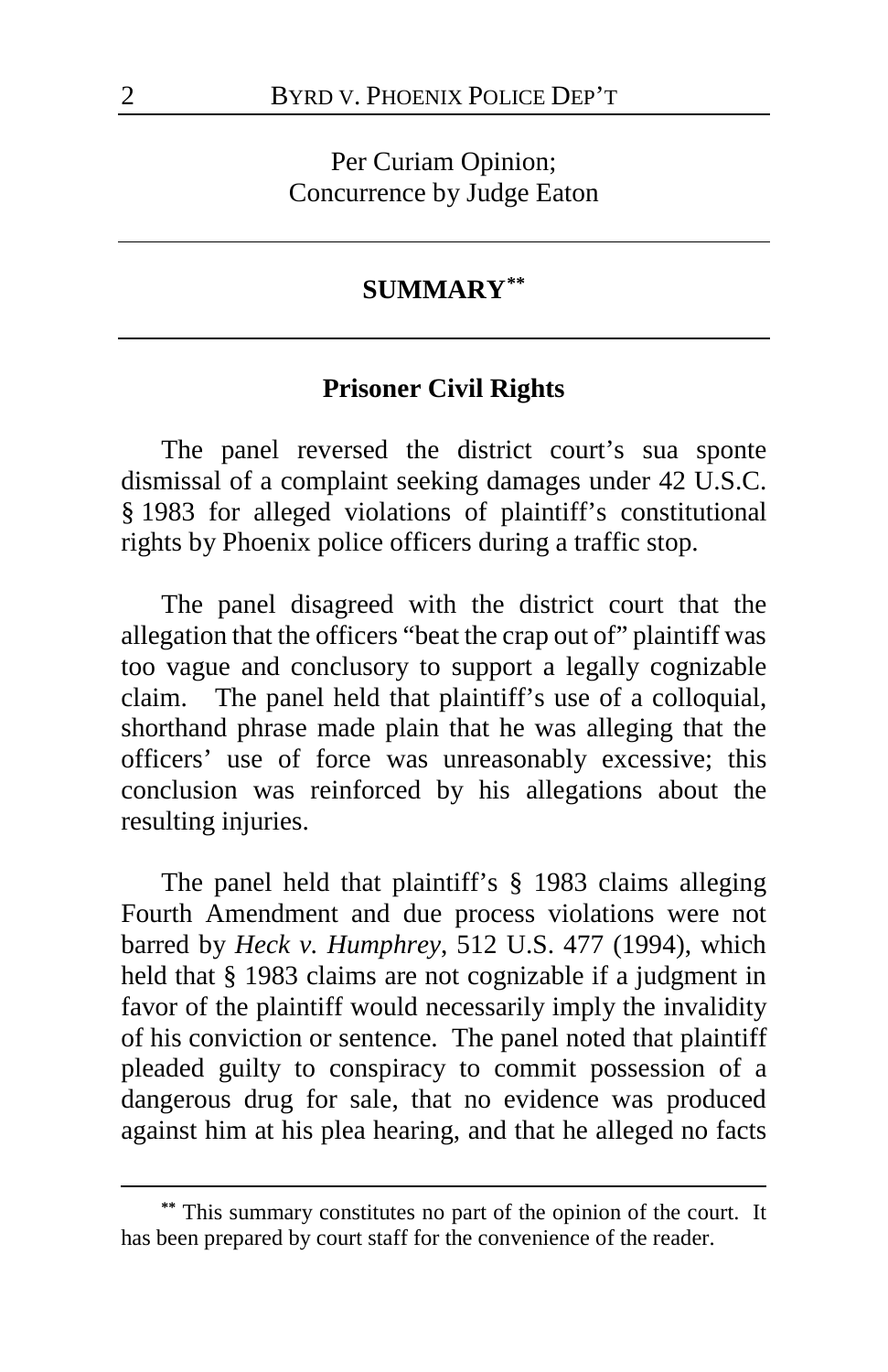suggesting that his plea was not knowing or voluntary. The panel determined that plaintiff's civil suit concerning allegations that the police illegally searched his person and used excessive force had nothing to do with the evidentiary basis for his conviction. Therefore, success on his civil claims would not necessarily demonstrate the invalidity of that conviction.

The panel agreed with the district court that plaintiff's complaint failed to allege a *Monell* claim against the City of Phoenix. But because the panel was remanding for further proceedings, the panel left it to plaintiff's new counsel to determine whether to seek leave to amend to correct the deficiencies identified by the district court.

Concurring, Judge Eaton stated that he would allow plaintiff's § 1983 claims to proceed, because his conviction resulted from a plea agreement and was thus based on no evidence at all.

# **COUNSEL**

Jeremy B. Rosen (argued) and Mark A. Kressel. Horvitz & Levy LLP, Burbank, California; Kyser Blakely (argued) and Emily Sauer (argued), Certified Law Students, Pepperdine University School of Law Ninth Circuit Appellate Advocacy Clinic, Malibu, California; for Plaintiff-Appellant.

Clarence E. Matherson Jr. (argued), Assistant City Attorney; Brad Holm, City Attorney; Office of the City Attorney, Phoenix, Arizona; for Defendants-Appellees.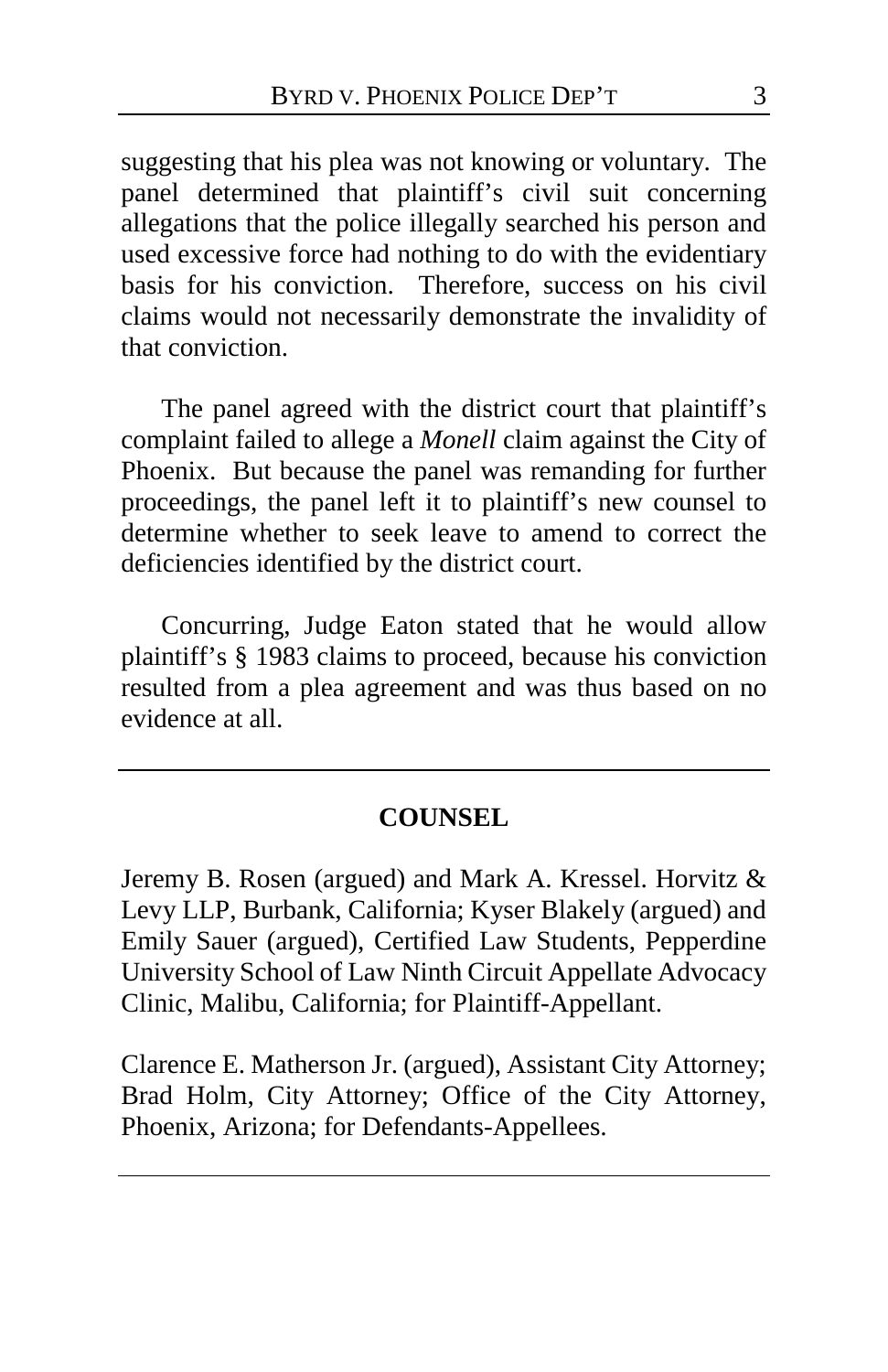#### **OPINION**

#### PER CURIAM:

Charles Edward Byrd, an Arizona state prison inmate, appeals the district court's *sua sponte* dismissal, pursuant to 28 U.S.C. § 1915A, of his civil rights complaint. We have jurisdiction under 28 U.S.C. § 1291. We review the dismissal de novo, *Resnick v. Hayes*, 213 F.3d 443, 447 (9th Cir. 2000), and reverse and remand to the district court for further proceedings.

### **I.**

# **BACKGROUND**

On December 31, 2015, Byrd filed a pro se complaint seeking damages under 42 U.S.C. § 1983 for alleged violations of his constitutional rights by Phoenix Police Officers Robert McKinney and Timothy Thiebaut during a traffic stop.**[1](#page-3-0)** Byrd alleged that Officers McKinney and Thiebaut stopped him for riding a bicycle without a headlight, but did not issue him a citation for that violation.**[2](#page-3-1)** Rather, according to Byrd, the officers first searched him and his belongings, and then proceeded to "beat the crap out of" him, causing serious injuries, including the loss of seventy percent of his vision. Byrd later pleaded guilty to conspiracy

<span id="page-3-0"></span>**<sup>1</sup>** Byrd's complaint asserted that the police officers' conduct violated his Fourth, Fifth, Eighth, Ninth, and Fourteenth Amendment rights, and that the City of Phoenix Police Department was responsible as their employer.

<span id="page-3-1"></span>**<sup>2</sup>** Riding a bicycle at night without a headlight is a civil traffic violation. *See* Ariz. Rev. Stat. §§ 28-817(A), -626(C).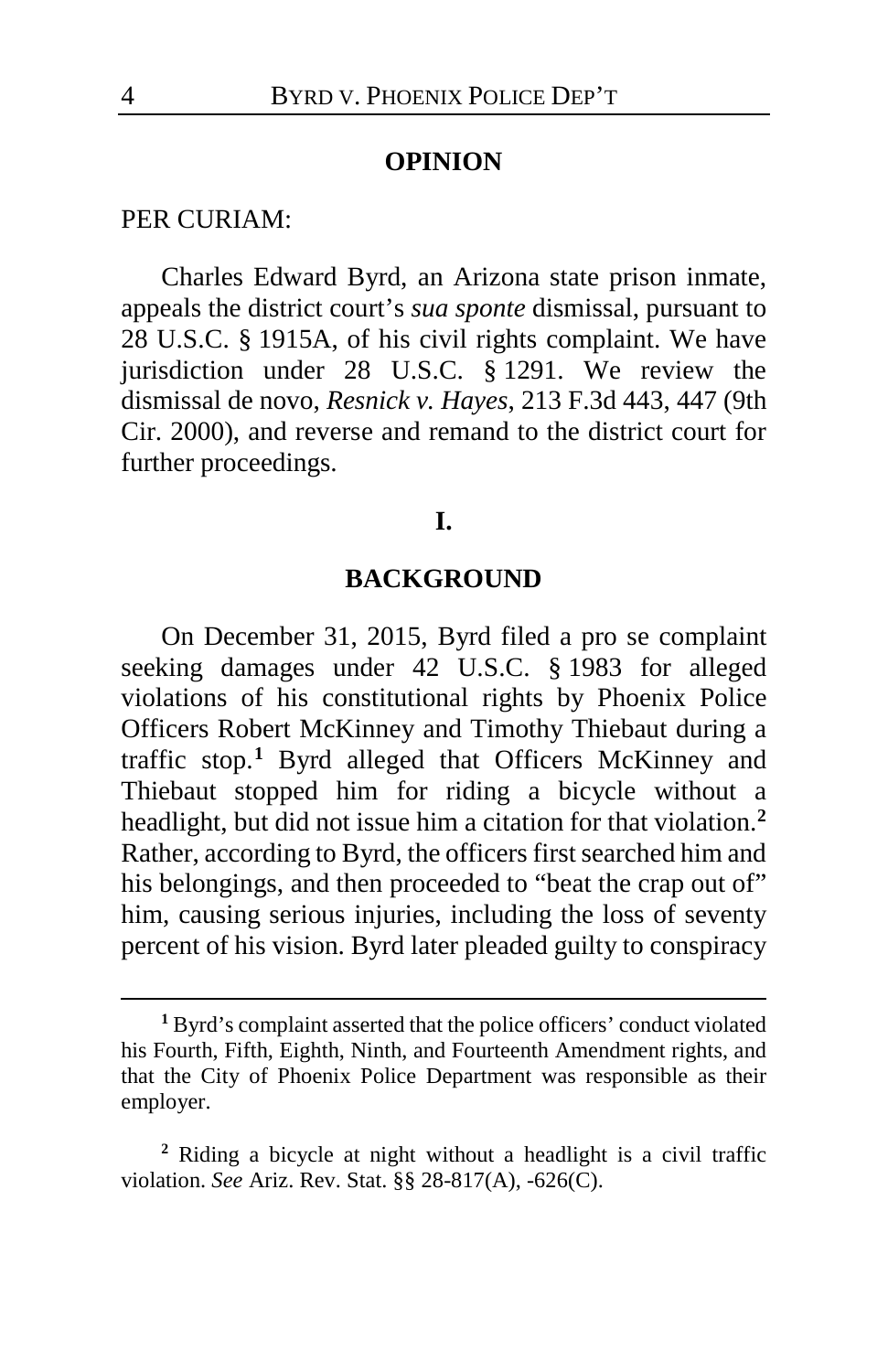to commit possession of a dangerous drug, and was sentenced to ten years imprisonment.**[3](#page-4-0)**

The district court conducted a pre-answer screening of Byrd's complaint pursuant to 28 U.S.C. § 1915A(a). The court first found that Byrd had improperly named the Phoenix Police Department as a defendant, instead of the City of Phoenix. In addition, the court found that, even if Byrd had sued the city, his claim could not survive dismissal because he alleged a *respondeat superior* theory of liability but did not allege that the officers were acting pursuant to an official policy or custom of the municipality. The court therefore dismissed the suit against the department.

Next, the court examined the six counts of the complaint. The excessive force claim in Count Six was dismissed because the district court found its allegations too vague and conclusory to state a claim, and Count Three was dismissed as duplicative of Count Six. The court held that *Heck v. Humphrey*, 512 U.S. 477 (1994) barred Counts One, Two, Four, and Five of the complaint, which asserted violations of Byrd's Fourth Amendment right to be free from unreasonable search and seizure, and his due process rights under the Fifth and Fourteenth Amendments. The district court dismissed the complaint, with leave to amend, instructing Byrd to "cure the deficiencies outlined" and resubmit the complaint on a court-approved form.

On April 18, 2016, Byrd filed his First Amended Complaint, which again named the City of Phoenix Police Department and the two officers as defendants and repeated

<span id="page-4-0"></span>**<sup>3</sup>** We grant the parties' motions to take judicial notice of certain documents from the Maricopa County Superior Court's file in Byrd's criminal case (CR2012-150030-001). *See* Fed. R. Evid. 201(b)(2).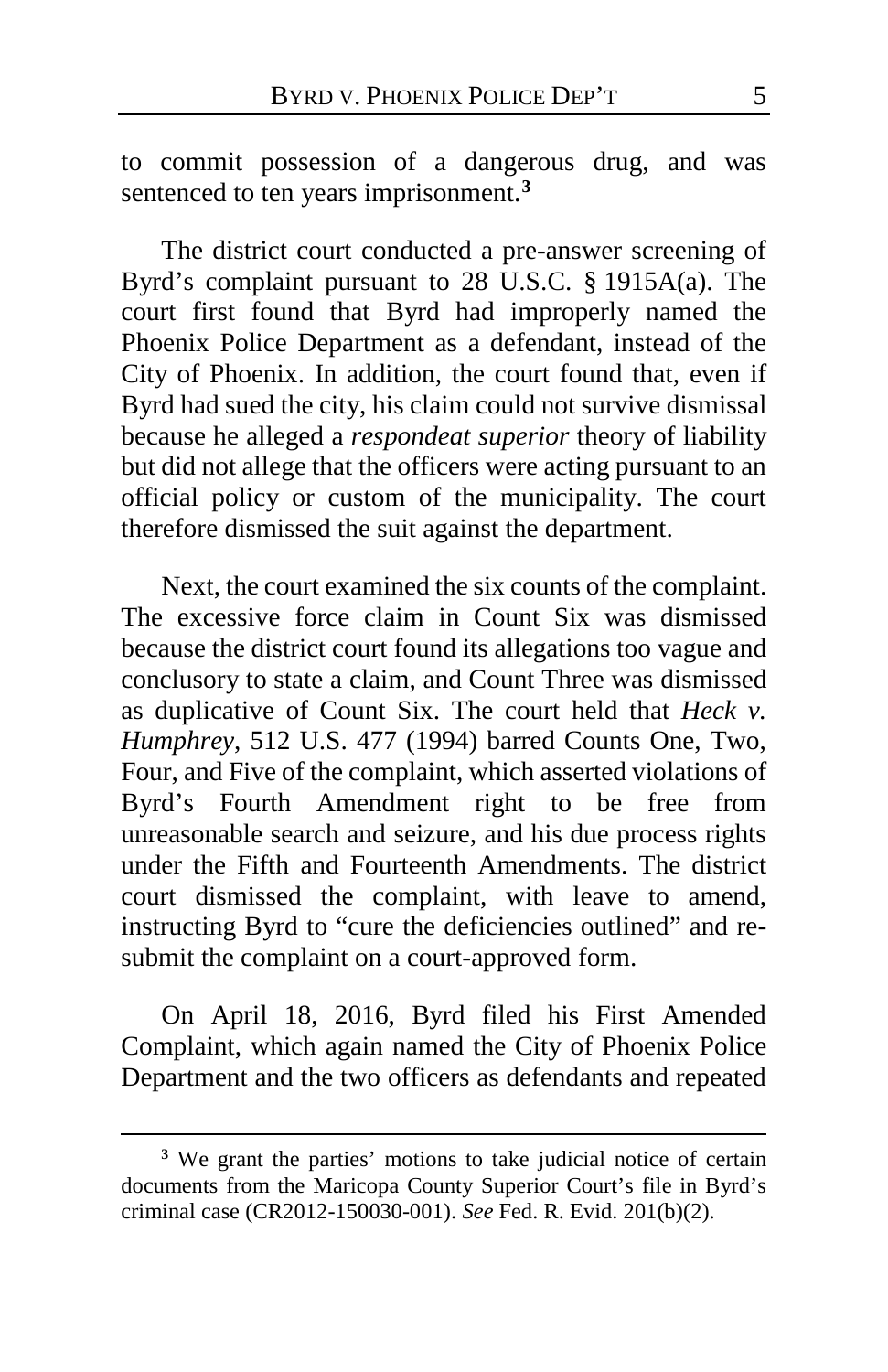the six counts alleged in the original complaint. The district court found that the First Amended Complaint suffered from the same defects that the court had previously identified and dismissed it without leave to amend. The district court denied leave to amend because Byrd was apparently "unable or unwilling to [craft a viable complaint] despite specific instructions from the Court," and further opportunities to amend would be "futile."

#### **II.**

#### **ANALYSIS**

For certain prisoner civil rights litigation, 28 U.S.C. § 1915A(a) requires pre-answer screening of the complaint so that "the targets of frivolous or malicious suits need not bear the expense of responding." *Nordstrom v. Ryan*, 762 F.3d 903, 908 n.1 (9th Cir. 2014) (quotation marks and citation omitted). In this review, the district court "shall identify cognizable claims or dismiss the complaint, or any portion of the complaint, if the complaint—(1) is frivolous, malicious, or fails to state a claim upon which relief may be granted; or (2) seeks monetary relief from a defendant who is immune from such relief." 28 U.S.C. § 1915A(b). If the district court determines that any of these grounds is satisfied, it must dismiss the case, and enter a "strike" against the plaintiff prisoner. *See* 28 U.S.C. § 1915(e)(2), (g); *Washington v. Los Angeles County Sheriff's Dep't*, 833 F.3d 1048, 1051 (9th Cir. 2016). Three strikes bar a prisoner from bringing a civil action or appeal *in forma pauperis*, unless he is "under imminent danger of serious physical injury." 28 U.S.C. § 1915(g).

"To survive § 1915A review, a complaint must 'contain sufficient factual matter, accepted as true, to state a claim to relief that is plausible on its face.'" *Nordstrom*, 762 F.3d at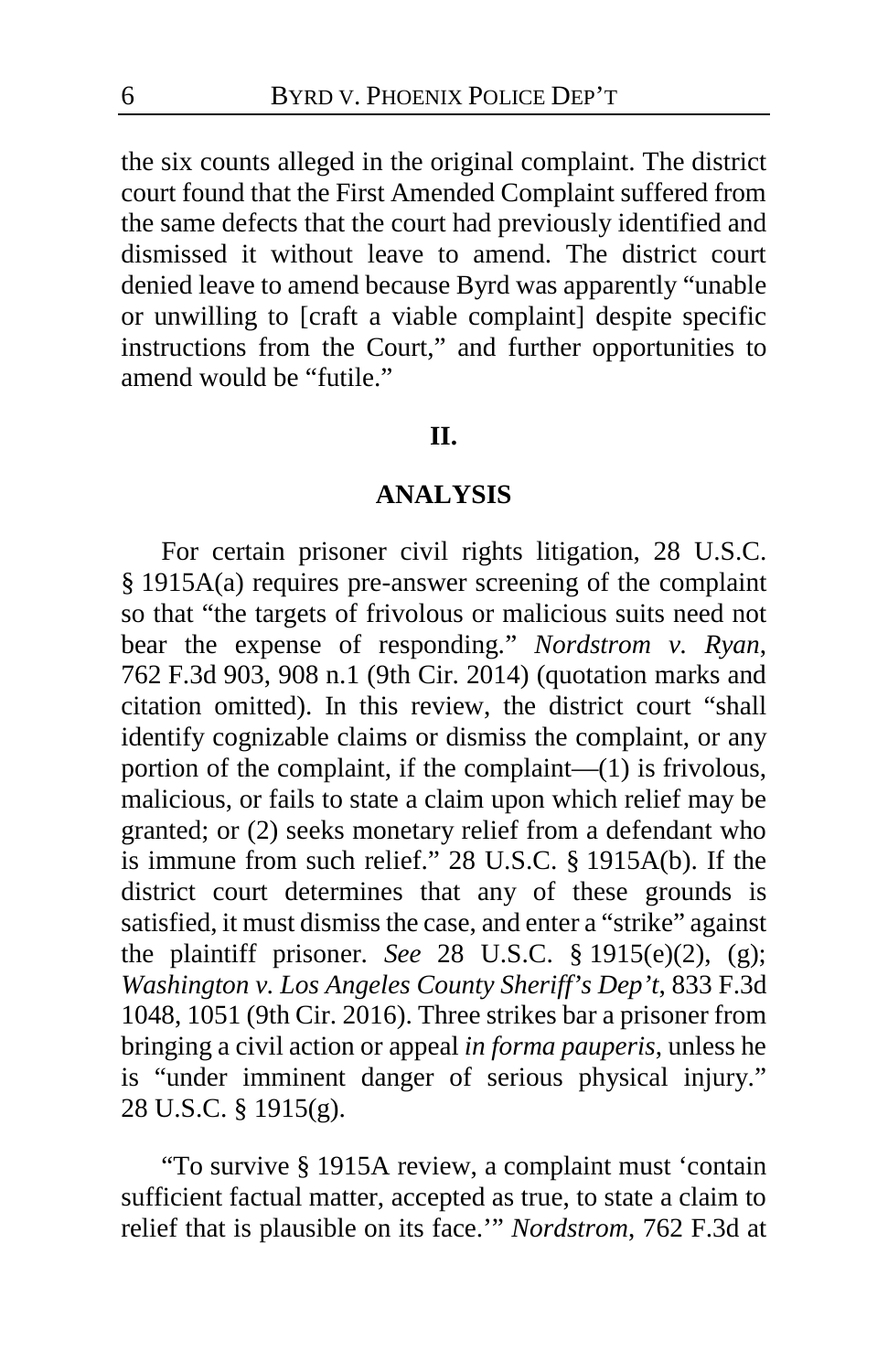908 (quoting *Wilhelm v. Rotman*, 680 F.3d 1113, 1121 (9th Cir. 2012)). Moreover, "we have an obligation where the petitioner is pro se, particularly in civil rights cases, to construe the pleadings liberally and to afford the petitioner the benefit of any doubt." *Bretz v. Kelman*, 773 F.2d 1026, 1027 n.1 (9th Cir. 1985) (en banc) (citation omitted); *accord Byrd v. Maricopa Cty. Bd. of Supervisors*, 845 F.3d 919, 922 (9th Cir. 2017).

#### **A.**

# **Byrd's Excessive Force Claim**

The excessive force claim in Count Six of Byrd's handwritten complaint alleged that Officers McKinney and **Thiebaut** 

> used excessive force when they beat the crap out of Charles Byrd when they pulled [him] over for no light on his bicycle, even though [he] was on private property, *was not* engaged in criminal activity, *was not* on probation or parole, *did not* receive any type of traffic or [equipment] violation, and *had no* warrants for [his] arrest.

Byrd alleged that his injuries included "severe body pain from the beating, emotional distress from thinking these two officers were going to beat [him] to death, [and] loss of 70% of [his] vision."

The district court found that Byrd's allegations were "too vague and conclusory." Specifically, the court stated:

> Although Plaintiff contends that the officers "beat the crap out of [him]," he does not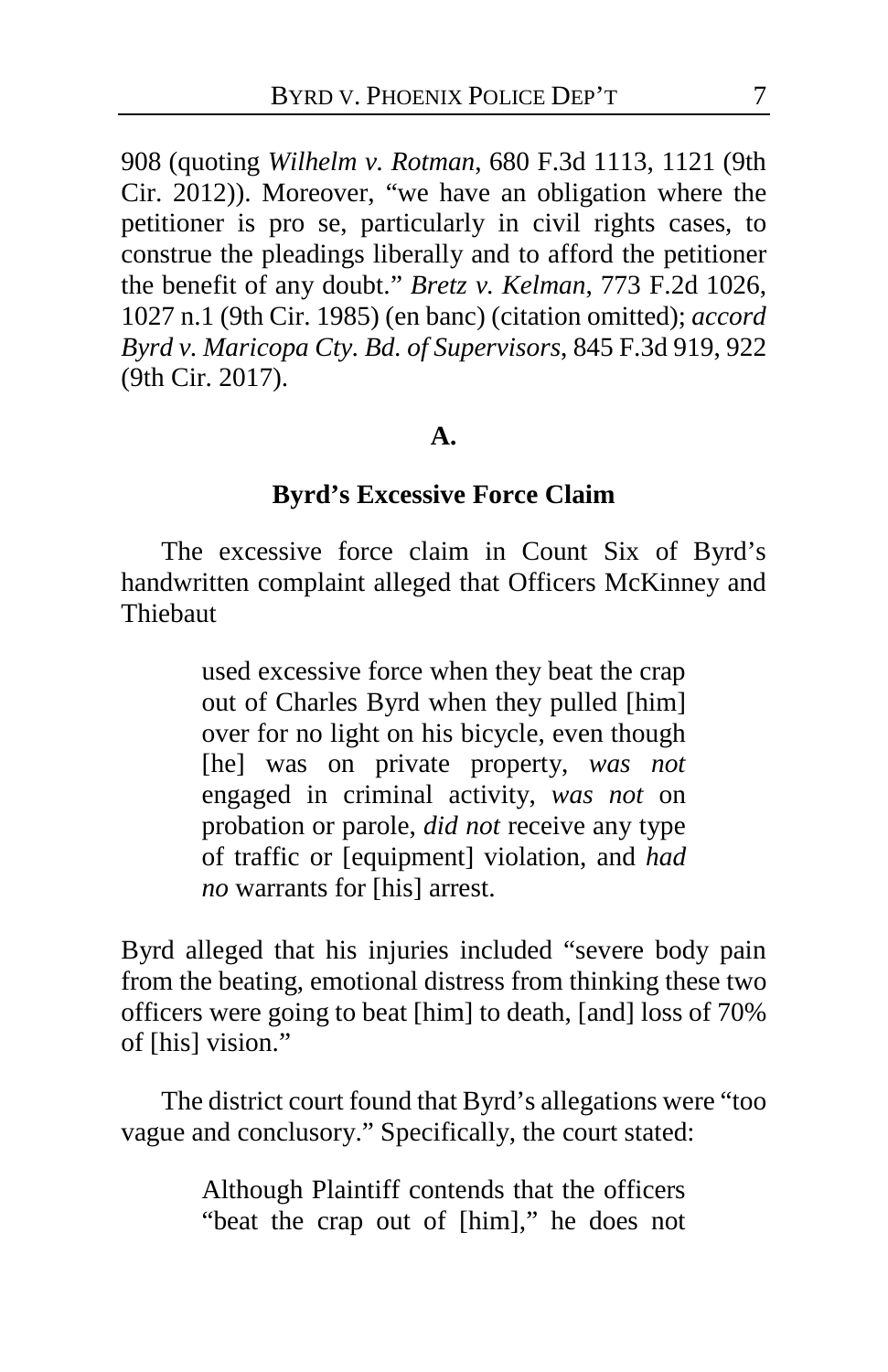identify what force the officers used, or why they used it. Plaintiff claims that he was stopped for not having a light on his bicycle, but it appears he was arrested for other crimes. Moreover, Plaintiff does not assert that he was not resisting arrest, did not possess a weapon, and did not pose a threat to the police or others. Thus, Plaintiff has failed to state a claim regarding the officers' use of force.

(Alteration in original). The court took judicial notice "that two of the dismissed counts in [the underlying criminal case against Byrd] were for misconduct involving weapons and resisting arrest."

We analyze claims of excessive force under the reasonableness standard of the Fourth Amendment. *See Graham v. Connor*, 490 U.S. 386, 395 (1989). "[T]he question is whether the officers' actions are objectively reasonable in light of the facts and circumstances confronting them, without regard to their underlying intent or motivation." *Id*. at 397 (internal quotation marks and citation omitted). This analysis "requires balancing the 'nature and quality of the intrusion' on a person's liberty with the 'countervailing governmental interests at stake' to determine whether the use of force was objectively reasonable under the circumstances." *Santos v. Gates*, 287 F.3d 846, 853 (9th Cir. 2002) (quoting *Graham*, 490 U.S. at 396). Among the factors considered are the need for, and the severity of, the force applied. *See Tekle v. United States*, 511 F.3d 839, 844 (9th Cir. 2007).

We disagree with the district court that the allegation that the officers "beat the crap out of" Byrd was "too vague and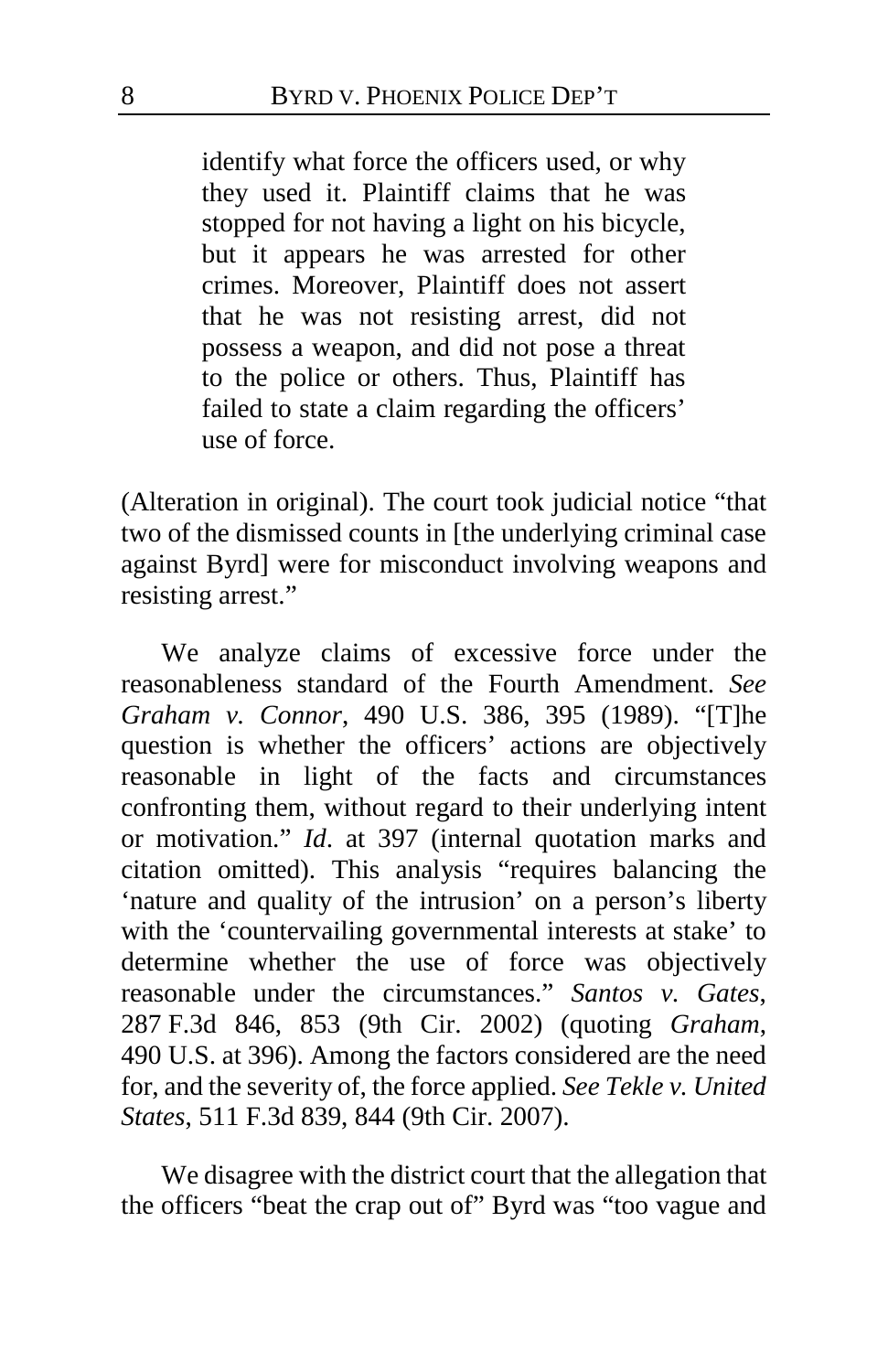conclusory" to support a legally cognizable claim. Byrd's use of a colloquial, shorthand phrase makes plain that Byrd is alleging that the officers' use of force was unreasonably excessive; this conclusion is reinforced by his allegations about the resulting injuries. *See, e.g.*, *Smithart v. Towery*, 79 F.3d 951, 952 (9th Cir. 1996) (finding sufficient allegations that the defendant officers beat the plaintiff "*beyond recognition* with unnecessary force" until he "had a broken arm, two broken legs, numerous contusions, and internal injuries.") (emphasis added). Byrd's allegations that the officers beat him so severely that he lost seventy percent of his vision sufficed to identify the severity of the force the officers used, and to plausibly allege that it was excessive particularly given our obligation to construe pro se filings liberally. *See Blaisdell v. Frappiea*, 729 F.3d 1237, 1241 (9th Cir. 2013) ("This rule relieves pro se litigants from the strict application of procedural rules and demands that courts not hold missing or inaccurate legal terminology or muddled draftsmanship against them.").

#### **B.**

# **Byrd's Other Claims**

The district court dismissed Counts One, Two, Four, and Five of Byrd's complaint, which asserted Fourth Amendment and due process violations, as *Heck*-barred because they were similar to claims in his then-pending federal habeas corpus petition. *Heck* held that § 1983 damages claims are not cognizable if "a judgment in favor of the plaintiff would necessarily imply the invalidity of his conviction or sentence." 512 U.S. at 487. But, if a plaintiff's claim "even if successful, will *not* demonstrate the invalidity of any outstanding criminal judgment against the plaintiff, the action should be allowed to proceed, in the absence of some other bar to the suit." *Id.* (footnotes omitted).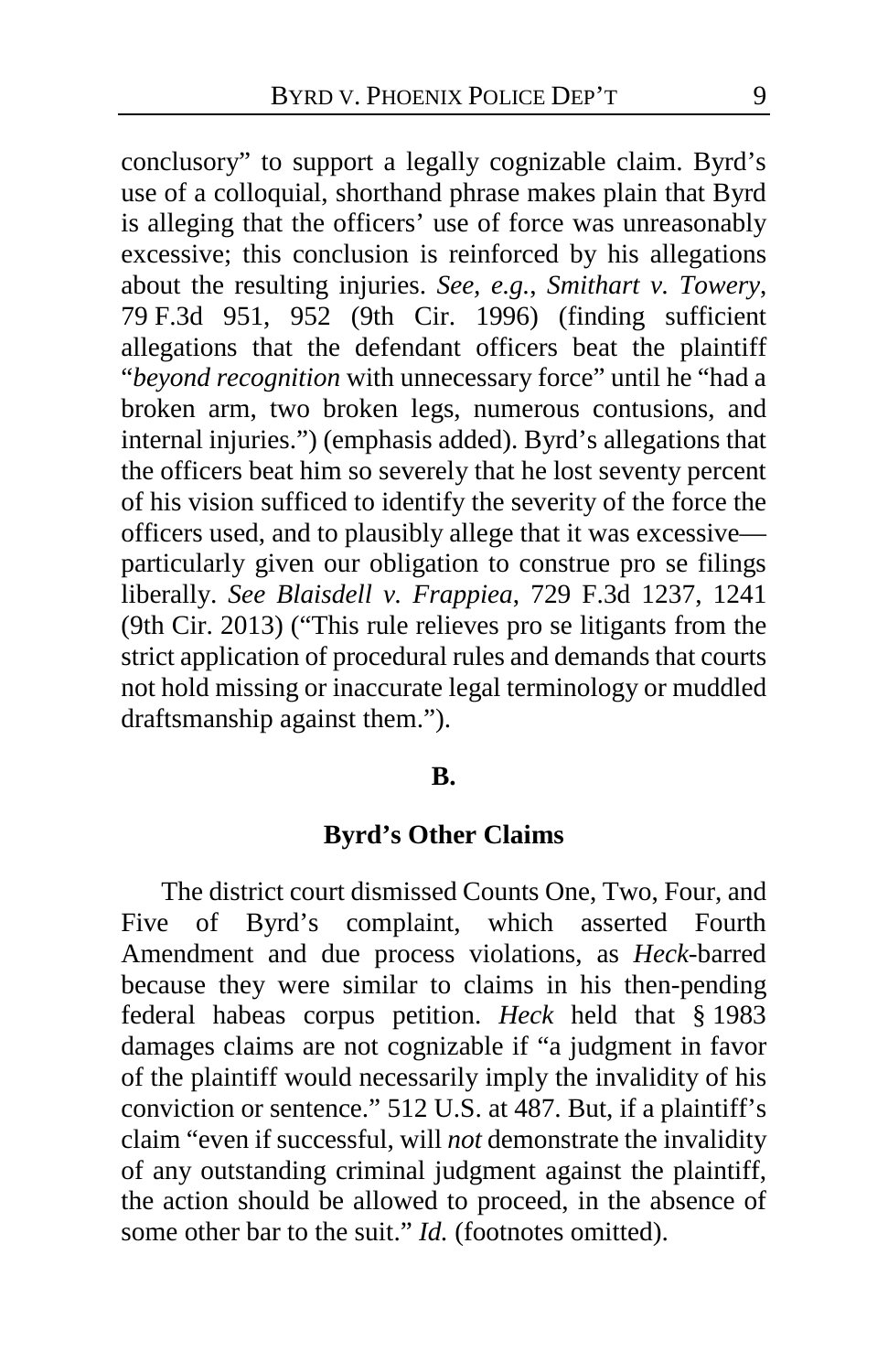*Heck* does not prohibit a habeas corpus petition and a § 1983 action from proceeding simultaneously; indeed the Court seemed to anticipate this possibility.**[4](#page-9-0)** The critical question under *Heck* is a simple one: Would success on the plaintiff's § 1983 claim "necessarily imply" that his conviction was invalid? *See id.*

Answering this question, we find that *Heck* does not bar Byrd's § 1983 claims. Because Byrd's conviction resulted from a plea agreement and Byrd alleged no facts in his complaint suggesting that the plea was not knowing and voluntary, success in the § 1983 action would not affect his conviction.

Our conclusion finds support in *Ove v. Gwinn*, 264 F.3d 817 (9th Cir. 2001), which reviewed the dismissal of a

For example, a suit for damages attributable to an allegedly unreasonable search may lie even if the challenged search produced evidence that was introduced in a state criminal trial resulting in the § 1983 plaintiff's still-outstanding conviction. Because of doctrines like independent source and inevitable discovery, and especially harmless error, such a § 1983 action, even if successful, would not *necessarily* imply that the plaintiff's conviction was unlawful. In order to recover compensatory damages, however, the § 1983 plaintiff must prove not only that the search was unlawful, but that it caused him actual, compensable injury, which, we hold today, does *not* encompass the "injury" of being convicted and imprisoned (until his conviction has been overturned).

512 U.S. at 487 n.7 (internal citations omitted).

<span id="page-9-0"></span>**<sup>4</sup>** The *Heck* Court provided the following example of a scenario where a successful § 1983 claim would not demonstrate the invalidity of the plaintiff's conviction: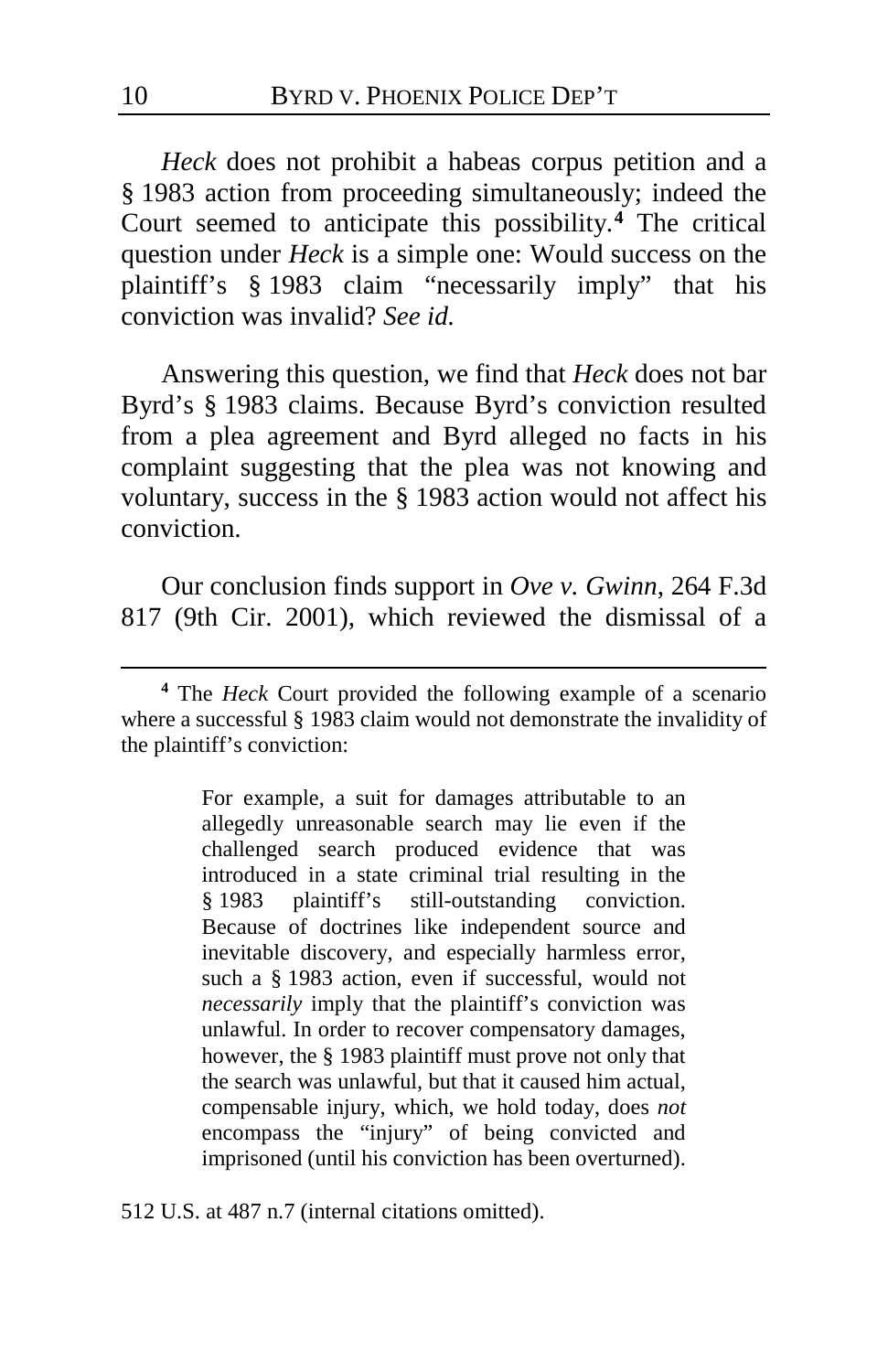§ 1983 case involving plaintiffs who were convicted pursuant to plea agreements of driving under the influence. The plaintiffs' § 1983 action argued that blood draws were unreasonable under the Fourth Amendment. *Id.* at 824. The district court found the § 1983 claims barred by *Heck*, but we disagreed, finding that

> it is apparent that the plaintiffs' lawsuit, even if successful, would not necessarily imply the invalidity of Ove and Forest's DUI convictions. Their lawsuit concerns the way in which their blood was drawn. But blood evidence was not introduced against them. *No* evidence was introduced against them. They pleaded guilty or nolo contendere, respectively. *Their convictions derive from their pleas, not from verdicts obtained with supposedly illegal evidence.* The validity of their convictions does not in any way depend upon the legality of the blood draws. Conspicuously missing from this case is any contention that Ove and Forest's pleas were illegal, involuntary or without factual bases.

*Id.* at 823 (footnotes omitted). We echoed this reasoning in *Lockett v. Ericson*, 656 F.3d 892 (9th Cir. 2011), where the plaintiff brought a § 1983 action challenging the warrantless search of his home and the evidence seized as a result of that search, after pleading nolo contendere to a traffic law violation:

> Our holding in *Ove* is dispositive in Lockett's case. Lockett pled nolo contendere after the superior court denied his ... suppression motion. He was not tried, and no evidence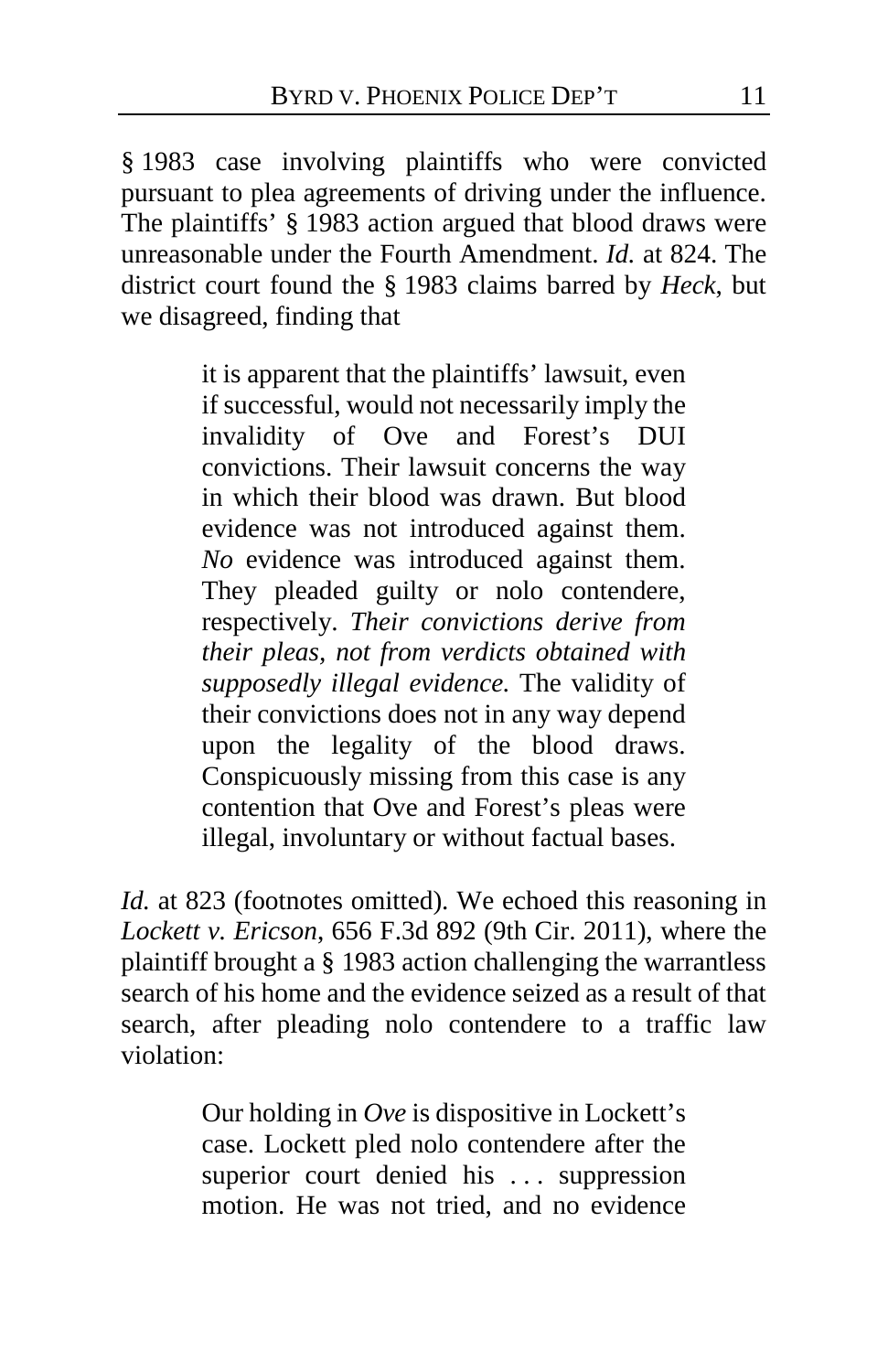was introduced against him. Therefore, like the convicted plaintiffs in *Ove*, Lockett's conviction "derive[s] from [his] plea[], not from [a] verdict<sup>[]</sup> obtained with supposedly illegal evidence." "The validity of" Lockett's conviction "does not in any way depend upon the legality" of the search of his home. We therefore hold that *Heck* does not bar Lockett's § 1983 claim.

*Id*. at 896–97 (alterations to sentence three in original) (quoting *Ove*, 264 F.3d at 823); *see also Jackson v. Barnes*, 749 F.3d 755, 760 (9th Cir. 2014).

Similarly, *Heck* poses no bar to Byrd's claims. He pleaded guilty to conspiracy to commit possession of a dangerous drug for sale. No evidence was produced against him at his plea hearing. Thus, success on his § 1983 claims would not necessarily demonstrate the invalidity of his conviction.

Appellees argue that *Whitaker v. Garcetti*, 486 F.3d 572 (9th Cir. 2007) and *Szajer v. City of Los Angeles*, 632 F.3d 607 (9th Cir. 2011), support the district court's application of the *Heck* bar.**[5](#page-11-0)** We find those cases are distinguishable. In

<span id="page-11-0"></span>**<sup>5</sup>** Appellees further argue that we should affirm the dismissal on a ground not relied upon by the district court—that Byrd's action is untimely under the applicable statute of limitations because he filed his complaint more than two years after the date of his arrest and the alleged beating. We decline Appellees' invitation to address the statute of limitations issue, or Byrd's claim of equitable estoppel, in the first instance. *See Vernon v. Heckler*, 811 F.2d 1274, 1278 (9th Cir. 1987) ("In this case, viewing Vernon's *pro se* materials liberally, the statuteof-limitations issue is not so clear-cut as to justify its resolution in this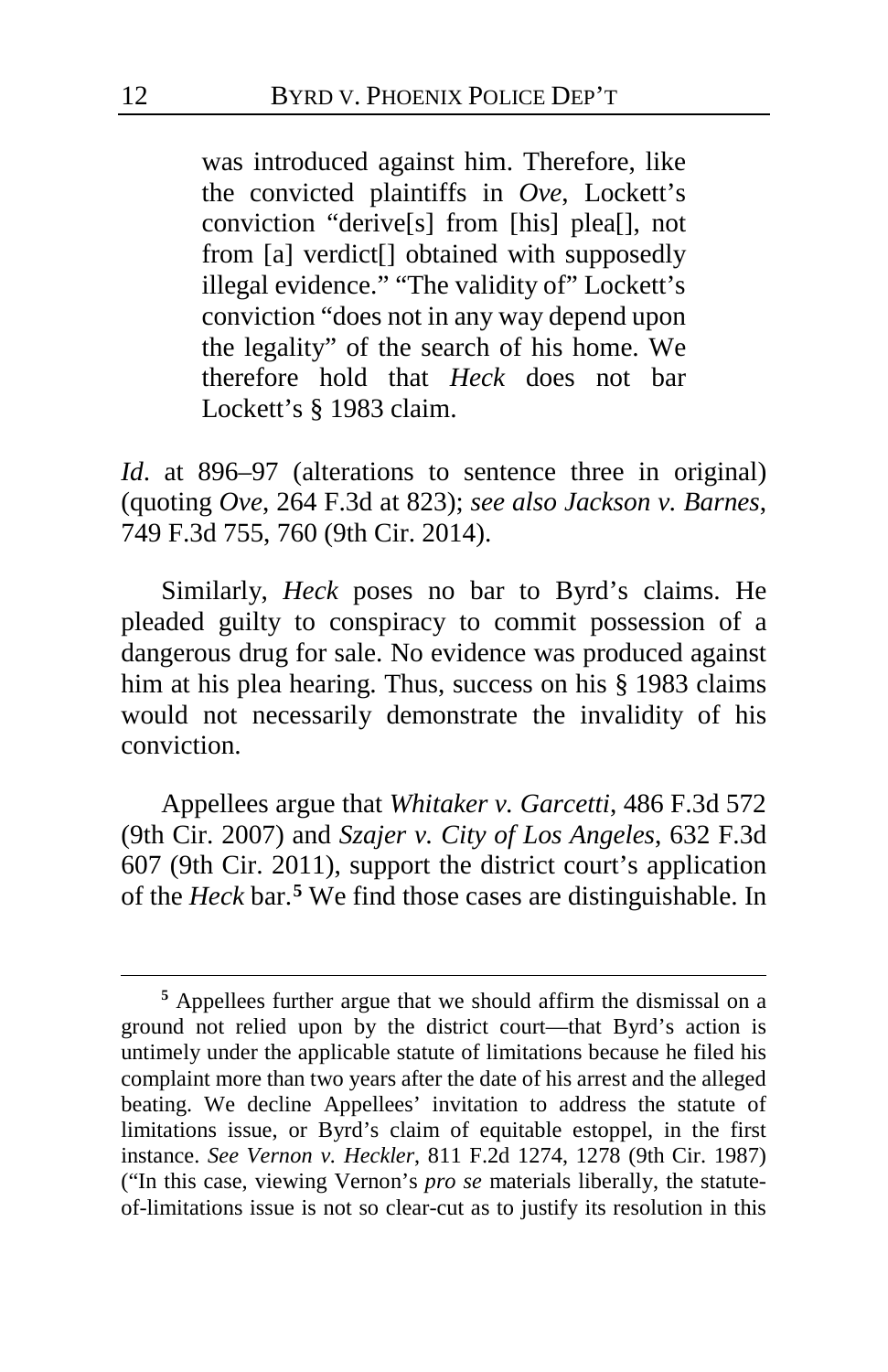those cases, as here, the plaintiffs were convicted pursuant to pleas of guilty and nolo contendere to crimes of possession—possession of illegal drugs in *Whitaker*, and possession of an illegal assault weapon in *Szajer*. **[6](#page-12-0)** The evidence supporting the possession convictions in those cases and the conspiracy conviction here was found in the challenged search.**[7](#page-12-1)** *See Whitaker*, 486 F.3d at 584 (noting that plaintiffs "challenge the search and seizure of the evidence upon which their criminal charges and convictions were based"); *Szajer*, 632 F.3d at 612 ("[Plaintiffs'] civil claims necessarily challenge the validity of the undercover

court prior to affording Vernon the opportunity to delineate further a factual basis for estoppel or equitable tolling.").

 $\overline{a}$ 

<span id="page-12-0"></span>**<sup>6</sup>** Byrd pleaded guilty to *conspiracy* to commit possession of dangerous drugs for sale—to agreeing, with one or more persons, that he or another person would engage in conduct constituting the underlying offense. Ariz. Rev. Stat. § 13-1003(A); *see also* Ariz. Rev. Stat. § 13-3407(A)(2). While possession of drugs by Byrd is not an element of this crime, Byrd must have committed an overt act in furtherance of the target offense. *See State v. Gessler*, 690 P.2d 98, 102 (Ariz. Ct. App. 1984) ("It is unnecessary to prove commission of the substantive crime that is the subject of the conspiracy so long as there is an agreement to commit the offense and an overt act."). The only overt act was Byrd's possession of the drugs.

<span id="page-12-1"></span>**<sup>7</sup>** In *Szajer*, the plaintiffs' gun shop and their residence were searched pursuant to a warrant, and assault weapons, firearms, and ammunition were discovered in both locations. 632 F.3d at 608. Each of the Szajers pleaded no contest to one count of possession of a semiautomatic pistol found in the safe of their residence. *Id.* at 609. In their subsequent civil rights action, the Szajers challenged only the search of their gun shop as unreasonable under the Fourth Amendment. *Id.* at 612. Since the searches of the gun shop and the residence were based on the same warrant and supporting affidavit, however, the court did not find this distinction significant. *Id*.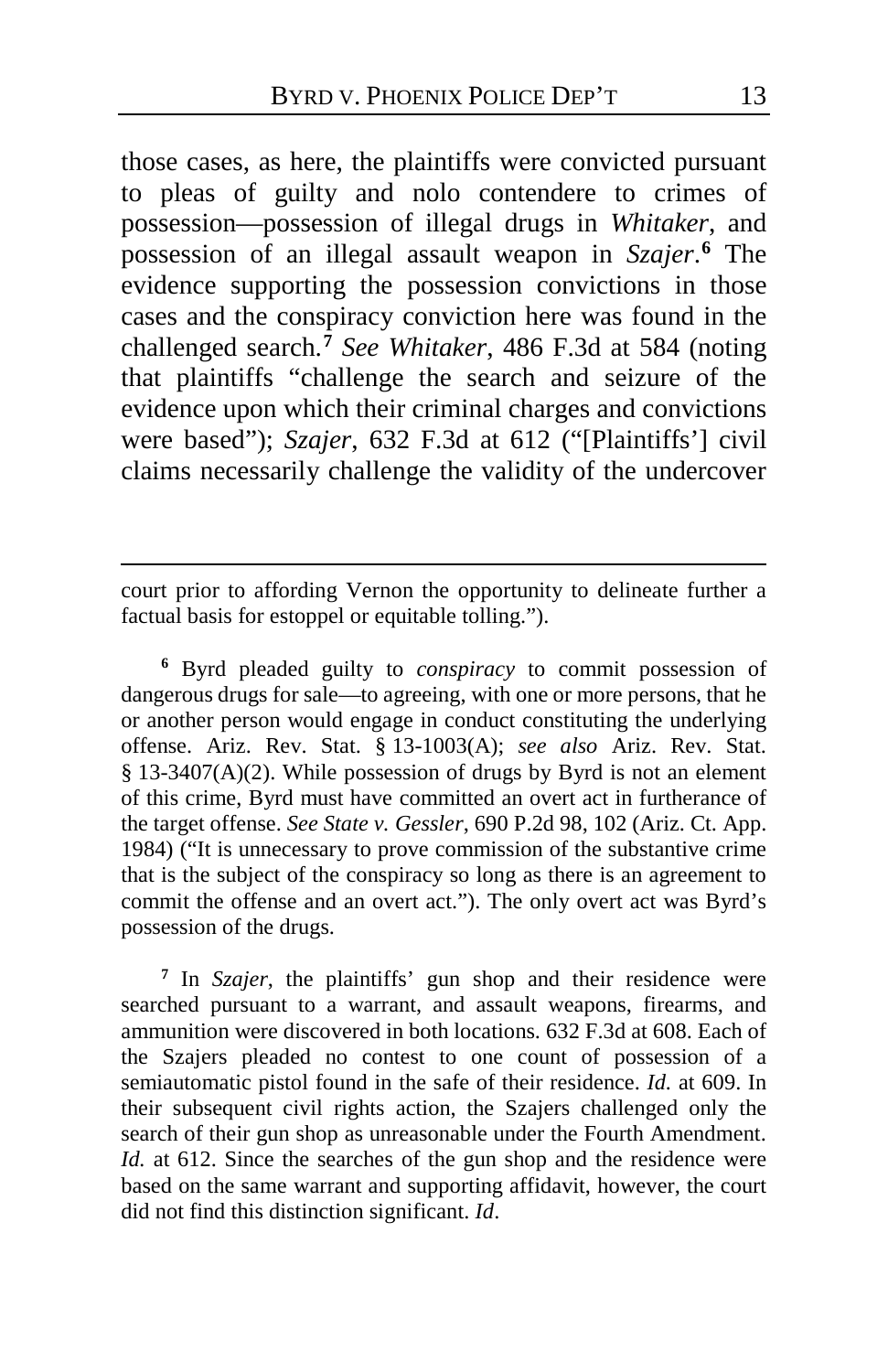operation and in doing so imply that there was no probable cause to search for weapons.").

In *Whitaker* and *Szajer*, however, the plaintiffs' civil suits "challenge[d] the search and seizure of the evidence upon which their criminal charges and convictions were based." *Whitaker*, 486 F.3d at 584; *Szajer*, 632 F.3d at 612 (involving challenge to search "based on the *same* search warrant" that provided the evidence supporting their convictions). Therefore, in both cases, the court concluded that if the plaintiffs prevailed on the § 1983 claims, "it would necessarily imply the invalidity of their state court convictions." *Szajer*, 632 F.3d at 612 (describing holding in *Whitaker*).

Here, in contrast, Byrd's conviction was based on methamphetamine he threw when the police were questioning him, which they subsequently recovered "a distance away from where he was at." Byrd's civil suit concerns allegations that the police illegally searched his person and used excessive force on him—*after* they discovered the drugs, for all we know—which has nothing to do with the evidentiary basis for his conspiracy conviction. *See Beets v. County of Los Angeles*, 669 F.3d 1038, 1042 (9th Cir. 2012) ("[A]n allegation of excessive force by a police officer would not be barred by *Heck* if it were distinct temporally or spatially from the factual basis for the person's conviction." (construing *Smith v. City of Hemet*, 394 F.3d 689, 699 (9th Cir. 2005) (en banc))). Therefore, success in Byrd's § 1983 action does not "necessarily imply" that his conviction was invalid. *See Heck*, 512 U.S. at 487.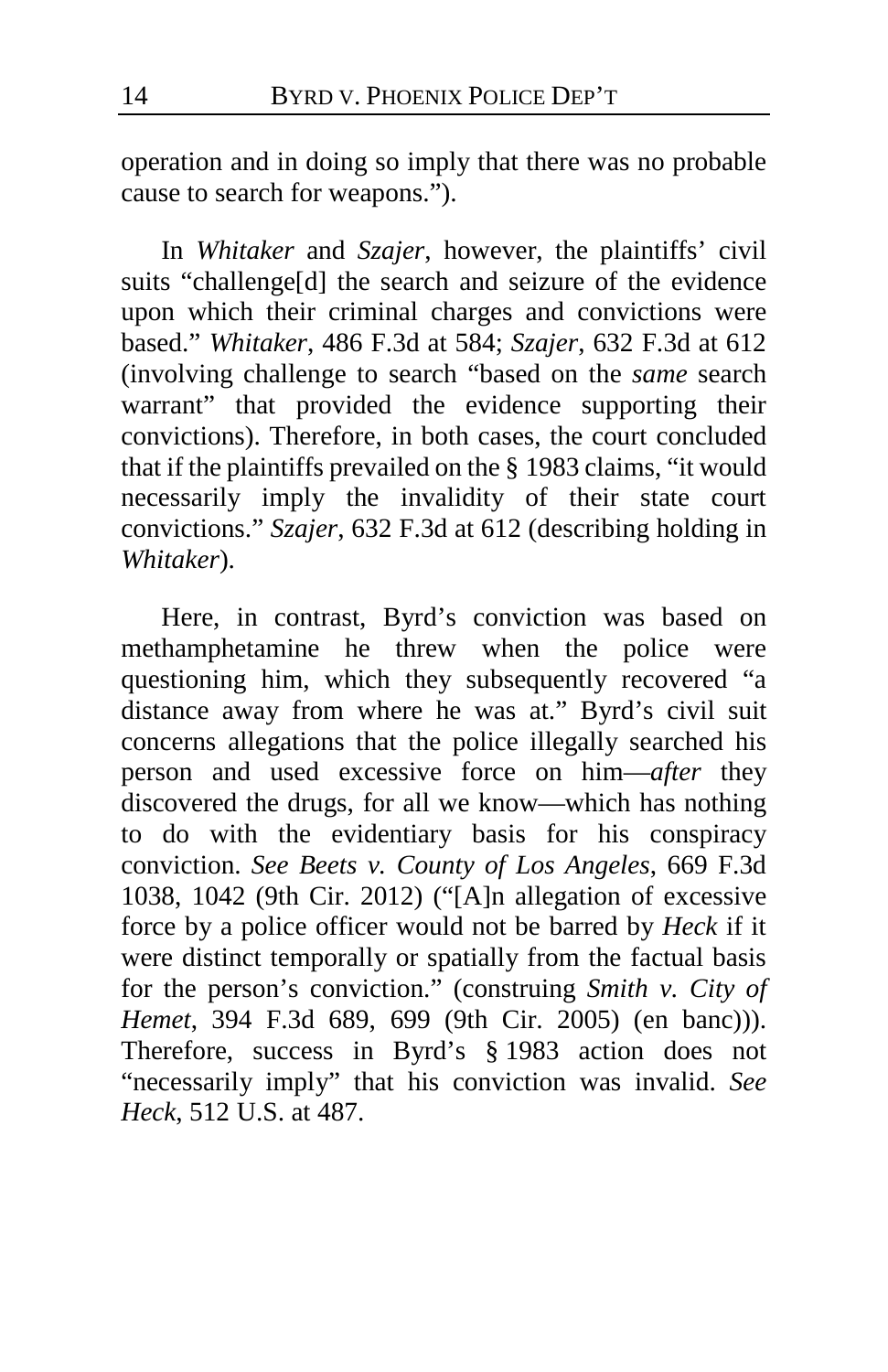#### **III.**

# **CONCLUSION**

We conclude that Byrd's complaint alleged sufficient facts to state a claim of excessive force, and that *Heck* does not bar Byrd's other claims. We express no opinion as to the accuracy of Byrd's claims or whether they will survive further scrutiny. We therefore **REVERSE** and **REMAND** for further proceedings.**[8](#page-14-0)**

EATON, Judge, concurring:

 $\overline{a}$ 

I join in the panel's reasoning in all respects other than those dealing with the *Heck* bar. Under *Heck*, where a plaintiff's § 1983 claim for damages, "even if successful, will *not* demonstrate the invalidity of any outstanding criminal judgment against the plaintiff, the action should be allowed to proceed, in the absence of some other bar to the suit." *Heck v. Humphrey*, 512 U.S. 477, 487 (1994) (footnotes omitted). Applying this rule, some of this Circuit's opinions have concluded that, because no evidence is presented against a plaintiff where a conviction results from a plea agreement, a § 1983 case is not barred by *Heck*: "*No* evidence was introduced against [plaintiffs Ove and Forest]. They pled guilty or nolo contendere, respectively. *Their convictions derive from their pleas, not from verdicts* 

<span id="page-14-0"></span>**<sup>8</sup>** We agree with the district court that Byrd's complaint failed to allege a *Monell* claim against the City of Phoenix. But because we remand for further proceedings, we leave to Byrd's new counsel whether to seek leave to amend to correct the deficiencies identified by the district court.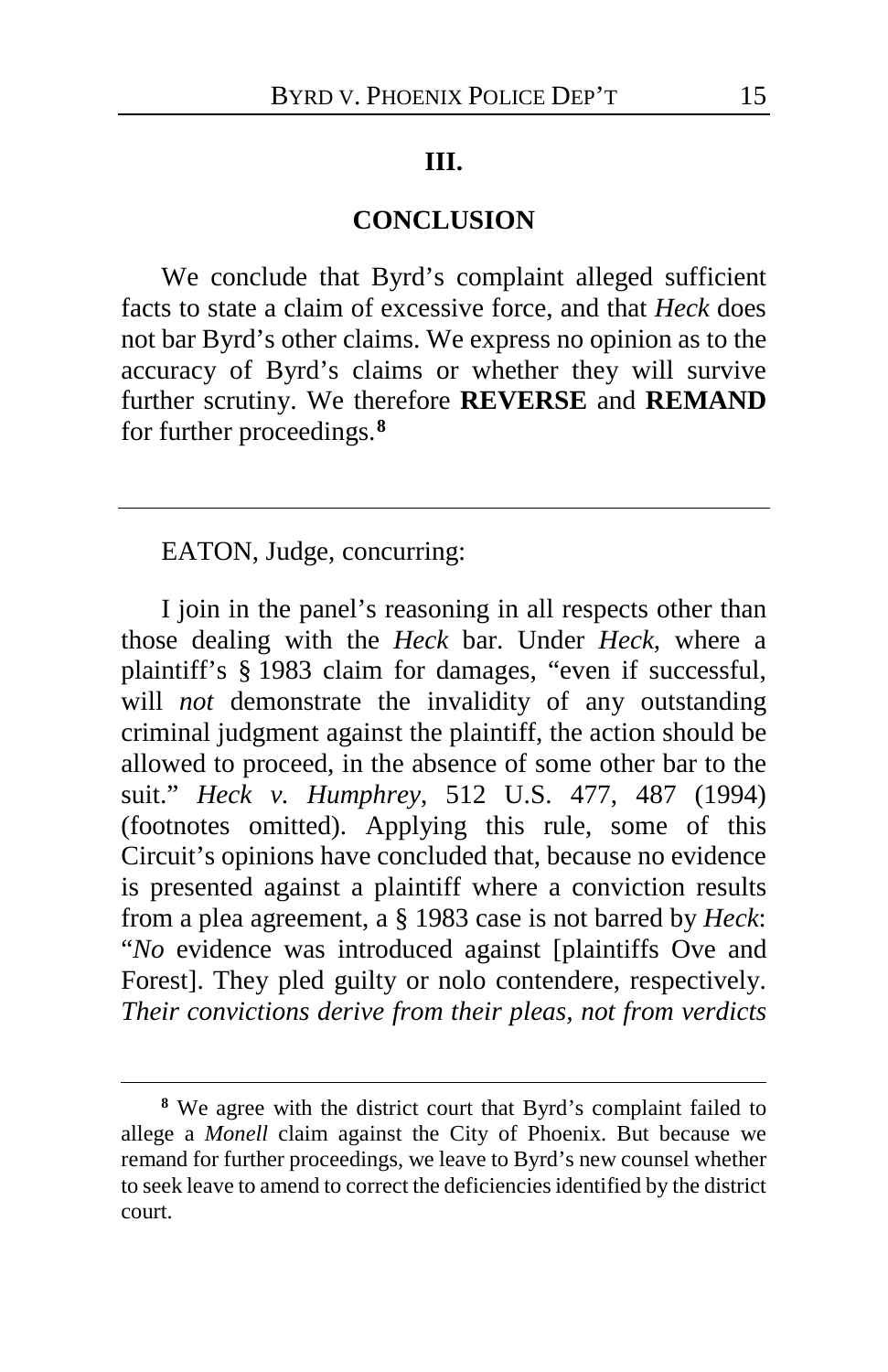*obtained with supposedly illegal evidence*." *Ove*, 264 F.3d at 823 (emphasis in original).

I believe this analysis to be correct, and thus would not draw the distinction, apparently made in *Whitaker* and *Szajer*, that would impose the *Heck* bar in cases where the § 1983 action involves the seizure of evidence that might have been used to prosecute a defendant had there been a trial. The *Heck* opinion makes this clear:

> For example, a suit for damages attributable to an allegedly unreasonable search may lie even if the challenged search produced evidence that was introduced in a state criminal trial resulting in the § 1983 plaintiff's still-outstanding conviction. Because of doctrines like independent source and inevitable discovery, and especially harmless error, such a § 1983 action, even if successful, would not *necessarily* imply that the plaintiff's conviction was unlawful. In order to recover compensatory damages, however, the § 1983 plaintiff must prove not only that the search was unlawful, but that it caused him actual, compensable injury, which, we hold today, does *not* encompass the "injury" of being convicted and imprisoned (until his conviction has been overturned).

512 U.S. at 487 n.7 (internal citations omitted). This rule regarding pleas has been adopted elsewhere, and, it seems to me, should be adopted here. *See Rollins v. Willett*, 770 F.3d 575, 576 (7th Cir. 2014) (reasoning that since there was no trial, "[a] finding that the defendant was illegally seized—